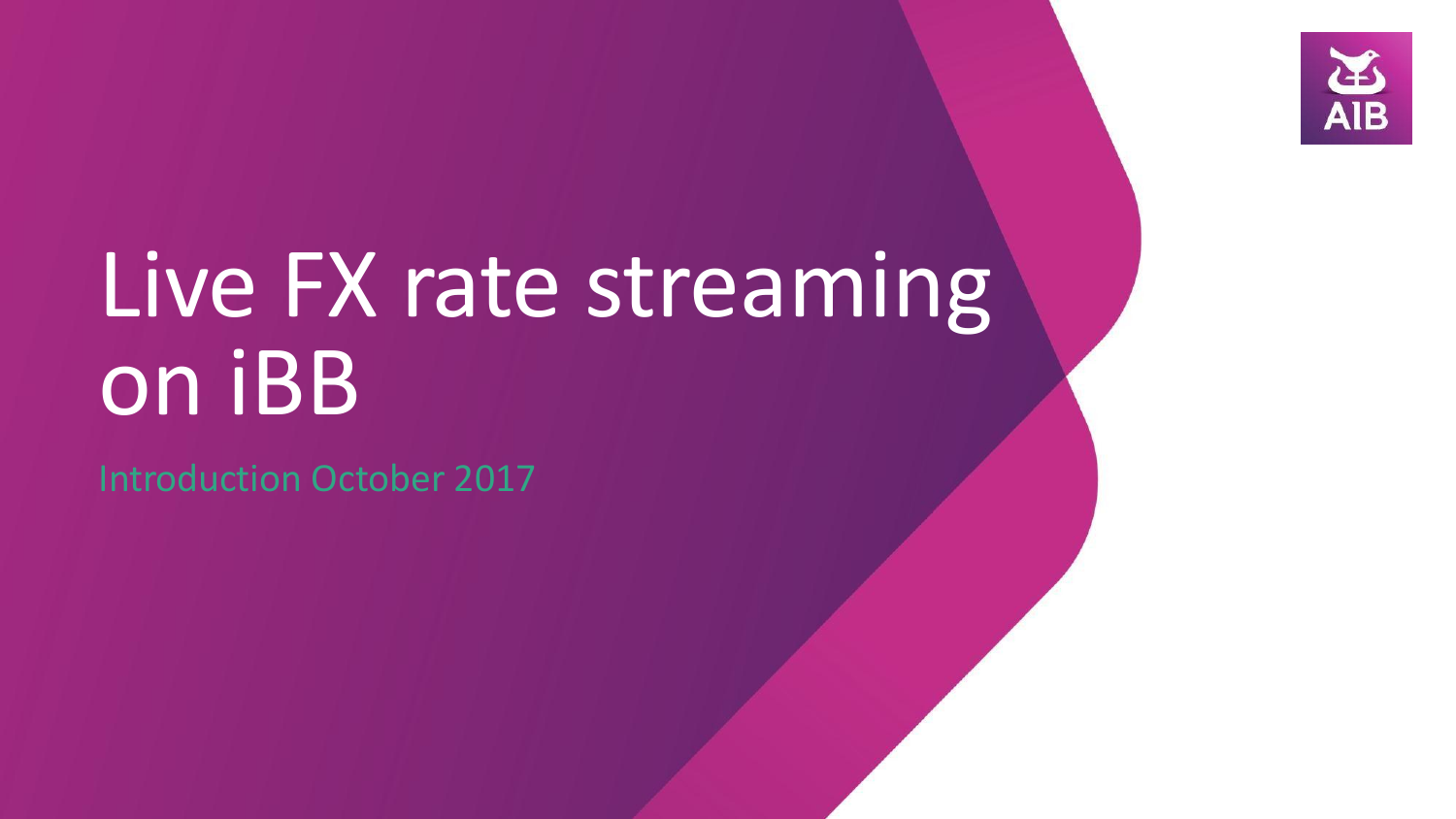#### What is the Live FX rate streaming pilot?

iBB Live Dynamic FX rates are being made available to you for your FX payments from October 2017.

#### Why are Live FX rates being made available?

Providing live dynamic FX rates will give you access to real time changes in foreign exchange markets.

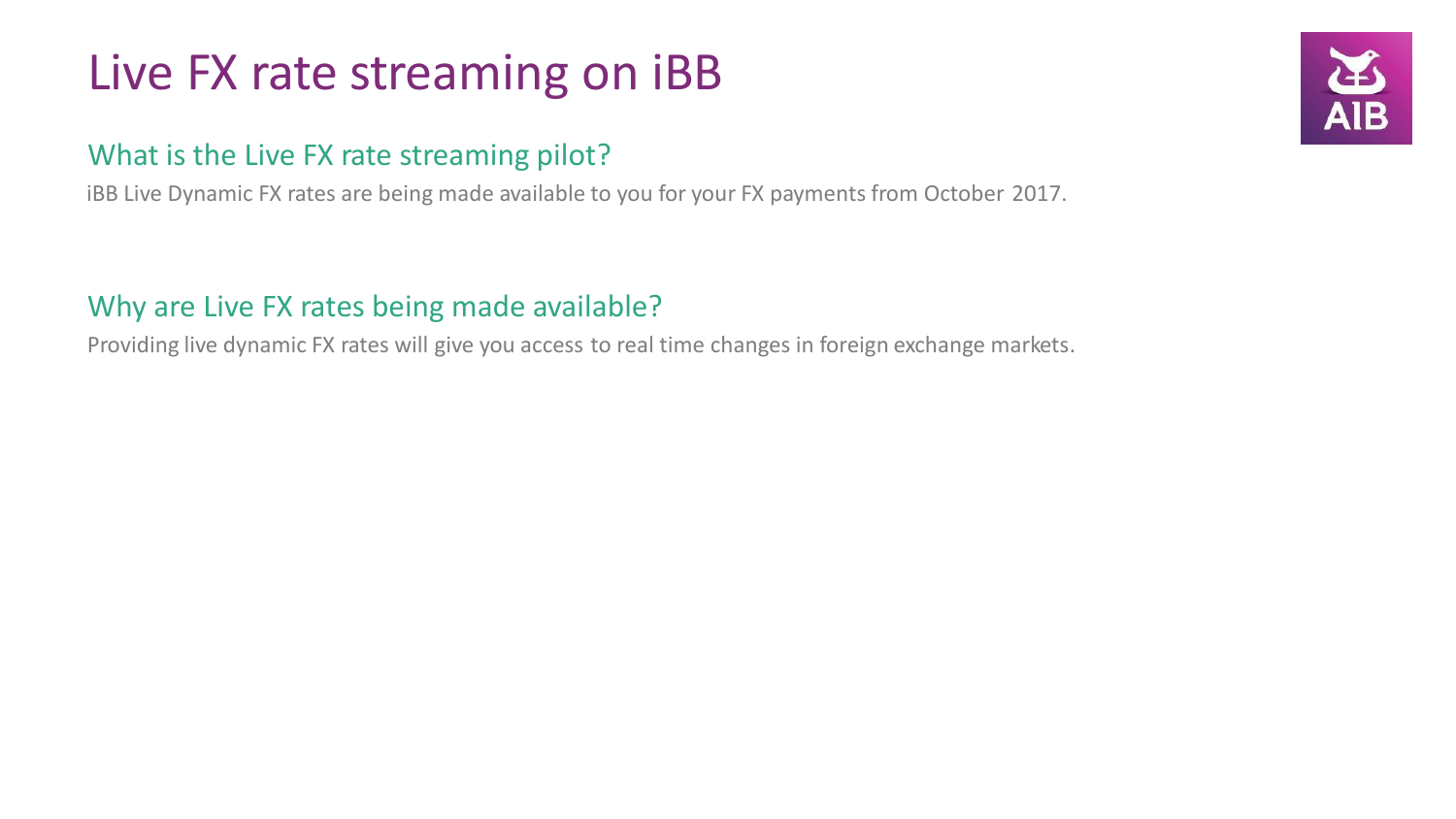

#### Where can I find more information on Live Dynamic FX rates?

Please see the Payments User Guide which will outline how Live FX rates can be used.

This is located at <https://ibb.helpcentre.aibgroup.com/content/dam/aib/ibb/docs/ibb-payments-user-guide-roi-april-2017.pdf>

### Who can I contact if I have queries about the pilot?

If you have any queries about the introduction of Live FX rates please contact Trade. FXHelp@aib.ie. or call the iBB Contact Centre Team on 0370 243 0331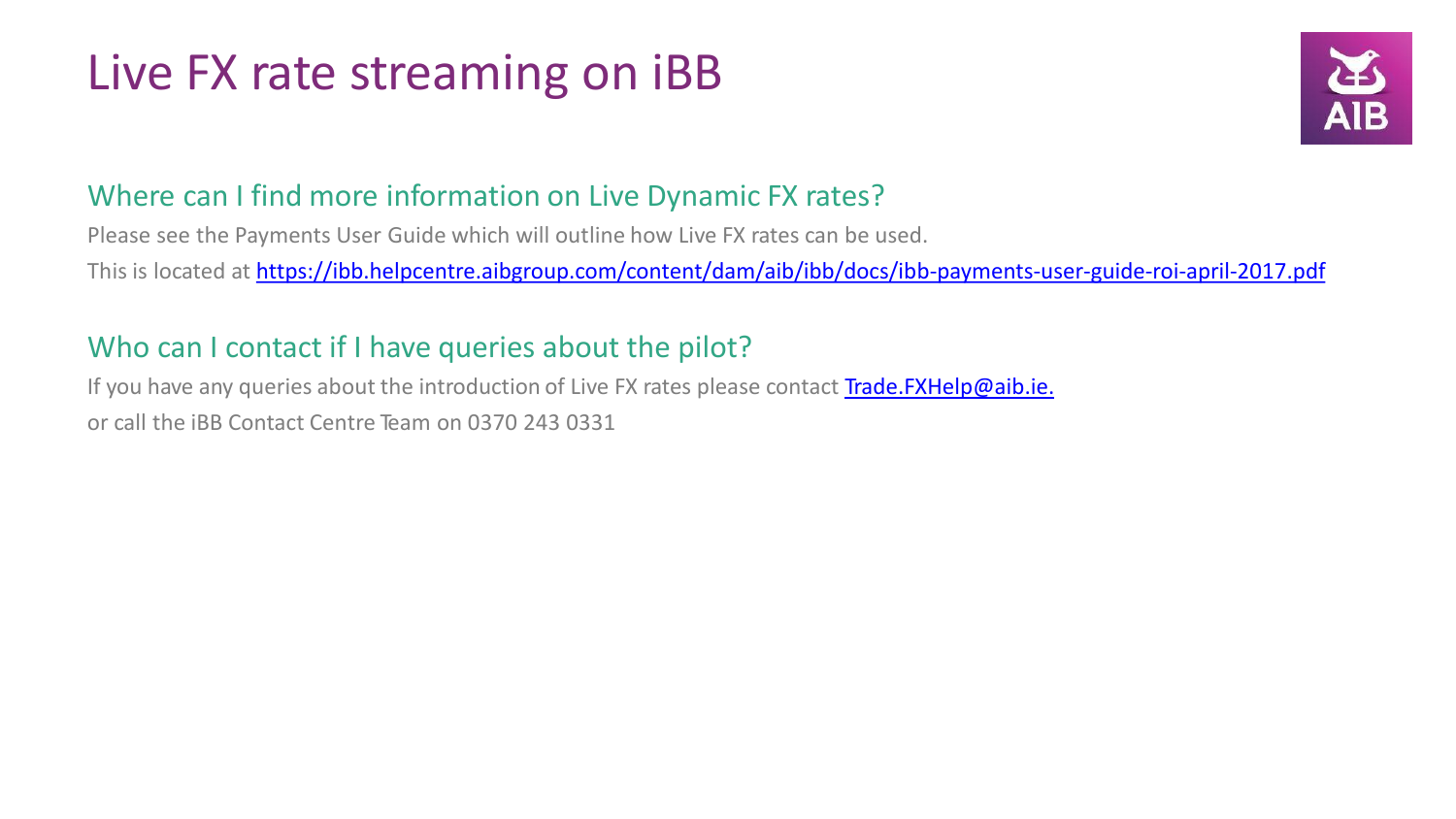

### How is a live Exchange Rate displayed?

The rate is displayed per global FX markets convention.

If EUR in your transaction, it will be the base currency in all cases i.e. EURUSD 1.1500, 1 EUR buys you USD 1.15; EURGBP O.88, 1 EUR buys you GBP 0.88

The corresponding value in the Debit Currency is shown using red, green or black text and colours combined with a coloured up down arrow indicator.

The colour and arrow indicator values are:

- 1. Red text with red triangle pointing down
- 2. Green text with green triangle pointing up
- 3. Black text displayed without a triangle

The corresponding value has decreased The corresponding value has increased The corresponding value has not changed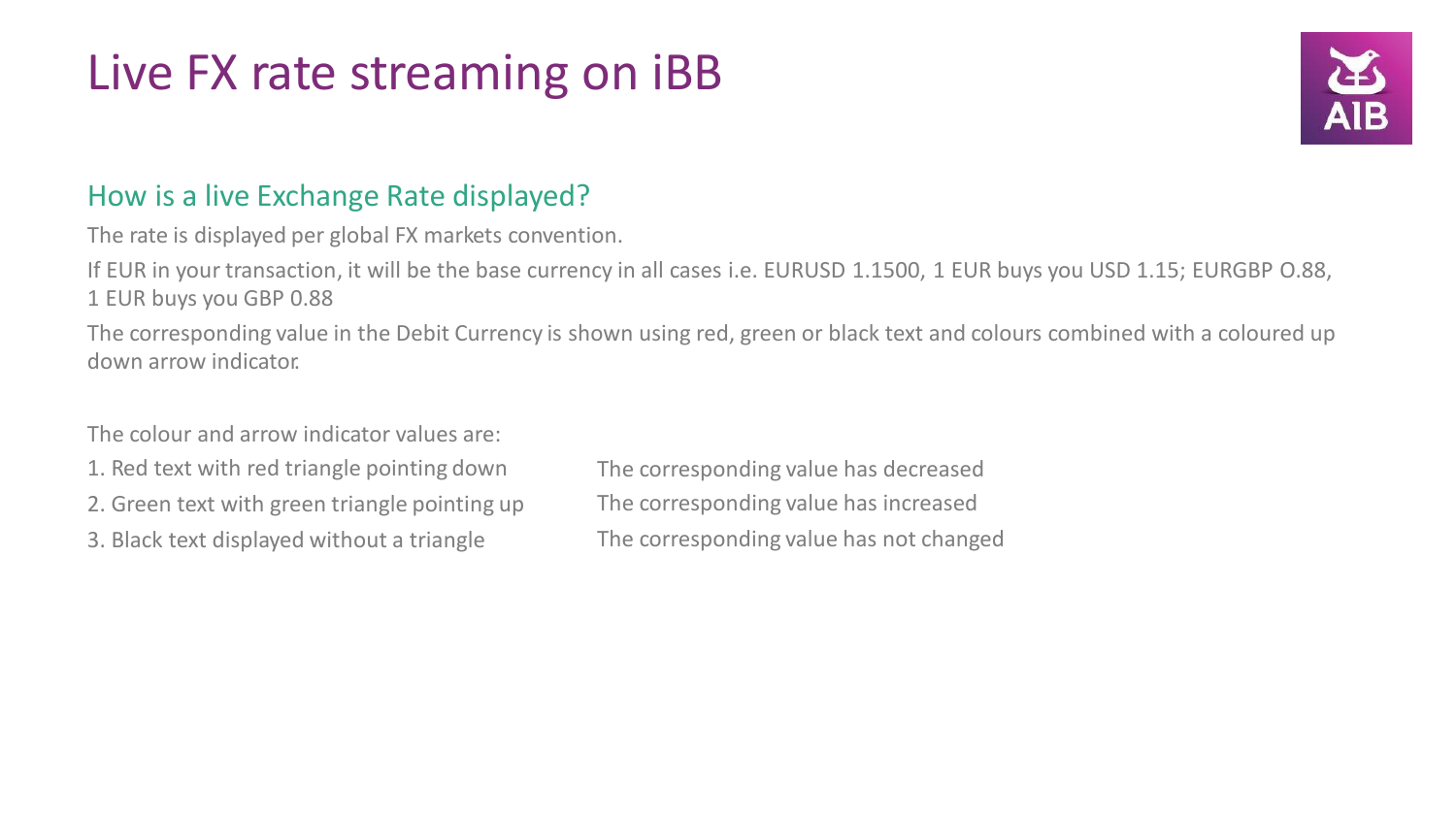| <b>iBusiness</b><br><b>Banking</b><br><b>AIB</b>                                                                                                                                                                                                                                                                                                                                                    | H2 Thin GB Client 384 - Retail                                                                                                                                                                                                                                                                                                                                                                                                                                                |                                                        |     |  |
|-----------------------------------------------------------------------------------------------------------------------------------------------------------------------------------------------------------------------------------------------------------------------------------------------------------------------------------------------------------------------------------------------------|-------------------------------------------------------------------------------------------------------------------------------------------------------------------------------------------------------------------------------------------------------------------------------------------------------------------------------------------------------------------------------------------------------------------------------------------------------------------------------|--------------------------------------------------------|-----|--|
| Allied Irish Bank (GB)                                                                                                                                                                                                                                                                                                                                                                              | GROUP: ALL<br>ACCOUNT: 238393 00039090 TWO BANKER 30001                                                                                                                                                                                                                                                                                                                                                                                                                       |                                                        |     |  |
| → MESSAGES<br><b>+INTEREST</b><br>+ ACCOUNT INFORMATION<br><b>STATEMENT</b><br>+ PAYMENTS<br><b>↓UK Domestic</b>                                                                                                                                                                                                                                                                                    | <b>International Payment</b><br>From Account Details: TWO BANKER 30001<br>NSC: 238393<br><b>Account: 00039090</b><br>Debit Narrative:<br>Urgent<br>This premium option pays funds on a soonest value basis.                                                                                                                                                                                                                                                                   | <b>Available Funds:</b>                                | N/A |  |
| <b>Account Transfer</b><br><b>Third Party Transfer</b><br><b>CHAPS</b><br>↓ UK International<br><b>Account Transfer FX</b><br><b>International Payment</b><br>+ Payment Management<br><b>Beneficiaries</b><br><b>Payments Log</b><br>Authorisation<br><b>+ PAYMENT INFORMATION</b><br><b>+ IBP PAYMENTS</b><br>STANDING ORDERS<br><b>FILE DOWNLOAD</b><br><b>SYSTEM MANAGEMENT</b><br>+ LOCAL ADMIN | <b>Beneficiary Details:</b><br>Name:<br>▼ Get Details   Open Payment<br>C1 INT BEN 10<br>Address :<br>Account No:<br>Bank Code:<br>Bank Name:<br><b>Bank Address:</b><br>Country:<br>Swift Addr:<br>Purpose of Payment: O<br>test<br>Senders Message for Receiver :                                                                                                                                                                                                           |                                                        |     |  |
|                                                                                                                                                                                                                                                                                                                                                                                                     |                                                                                                                                                                                                                                                                                                                                                                                                                                                                               |                                                        |     |  |
|                                                                                                                                                                                                                                                                                                                                                                                                     | <b>Payment Details:</b><br>Amount<br>Currency<br><b>Currency Quote</b><br>CHF V<br>1111<br>CHF 1,111.00 = GBP 906.79<br>Tick to pay equivalent of 1111 GBP in CHF<br>AIB fees paid by : © Ordering Party © Beneficiary<br>Other fees paid by : O Ordering Party © Beneficiary<br>For important payment information, including payment charges, cut off times and execution time frames please visit our Help Centre or consult the Payment Information link on the menu tree. | Live Exchange Rate<br>$1$ GBP = CHF 1.2252 $\bigwedge$ |     |  |
|                                                                                                                                                                                                                                                                                                                                                                                                     | $\Box$ FORWARD CONTRACT RATE $\Box$ DEALER RATE<br><b>Save For Authorisation</b><br><b>Authorise</b><br><b>Save as Template</b><br>Reset                                                                                                                                                                                                                                                                                                                                      |                                                        |     |  |

出 **AIB**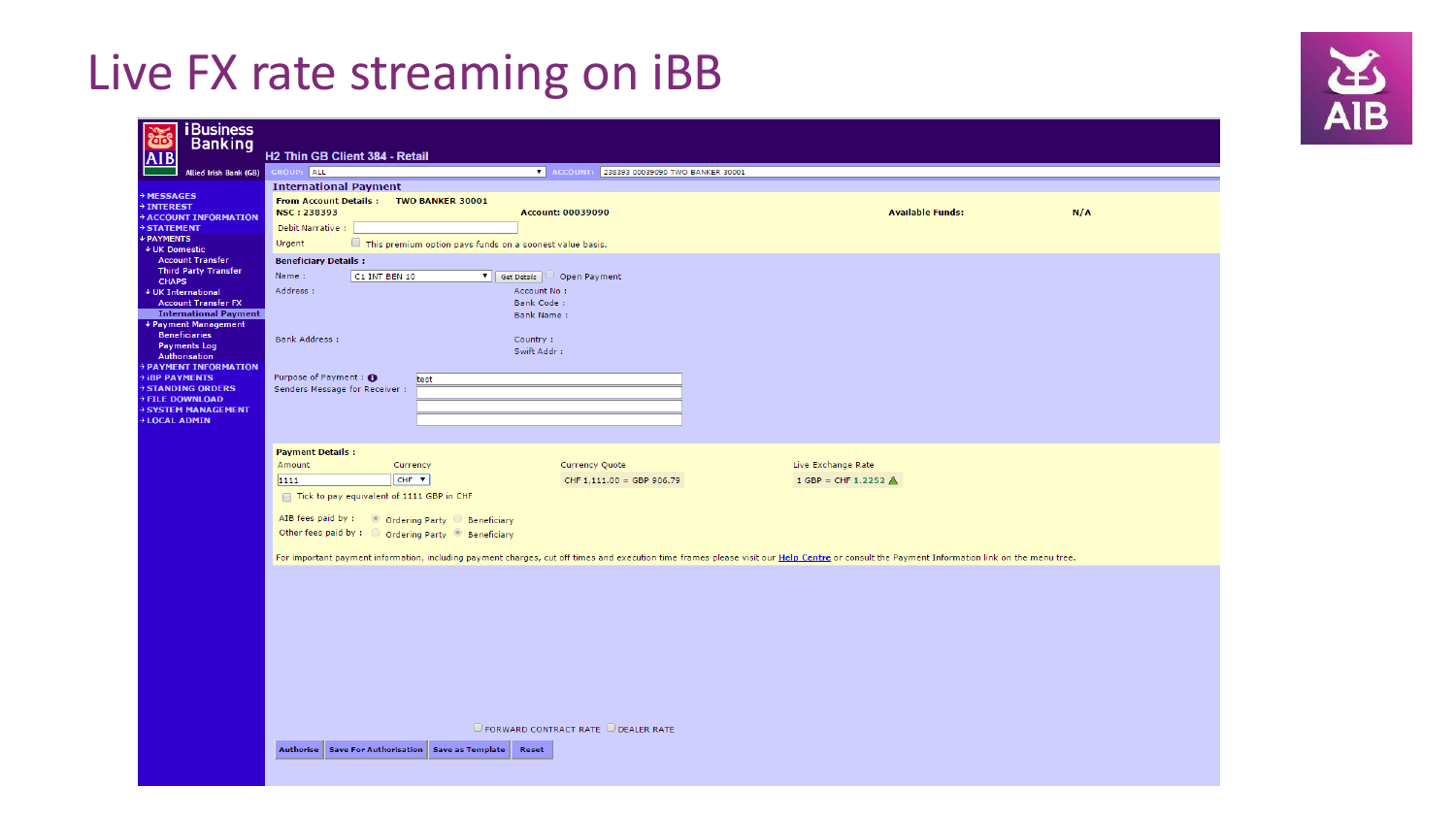

### How often do Live Exchange Rate Refresh Rates?

Live Exchange Rates will update dynamically with changes in the market.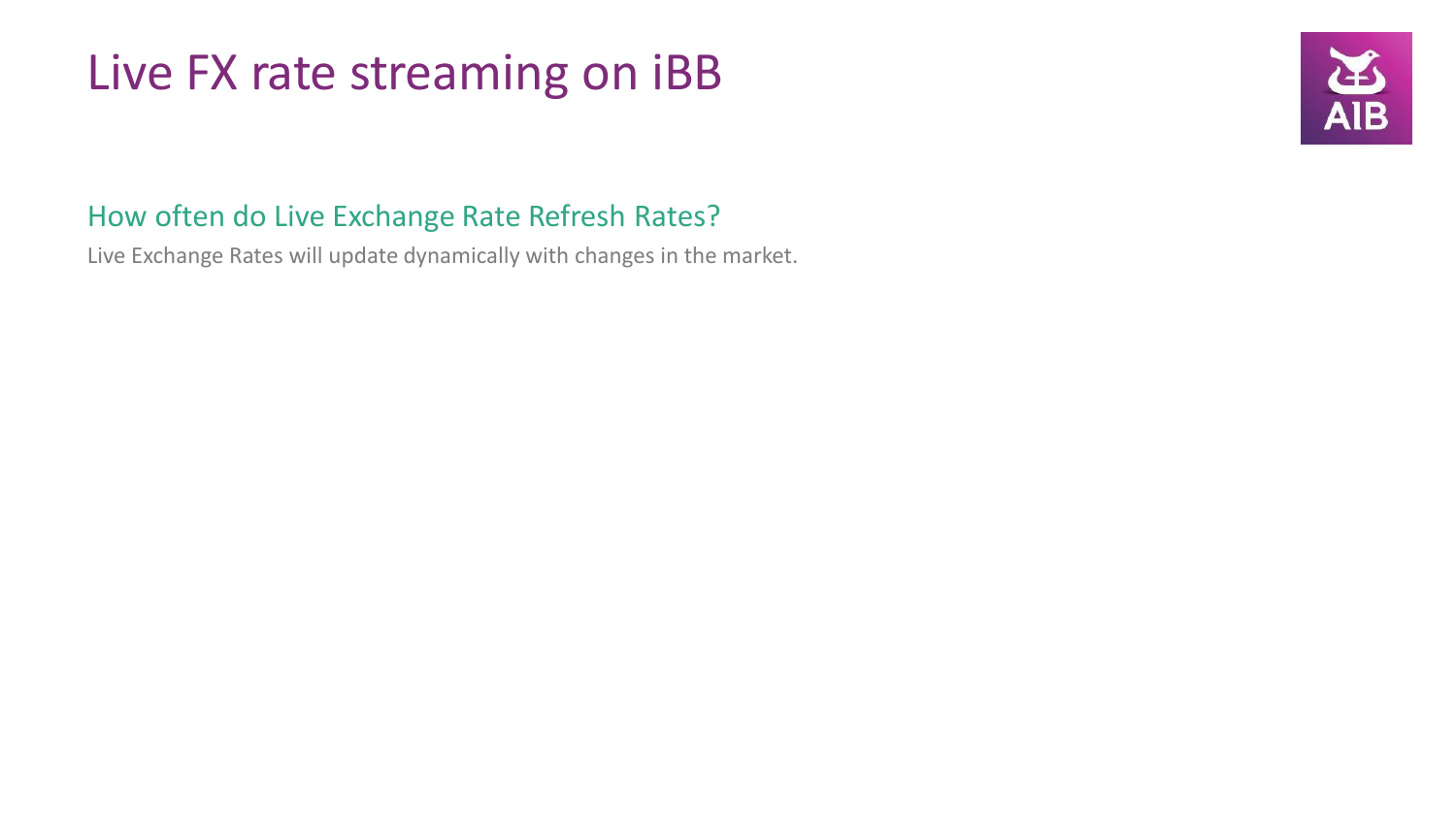

### If I save my Payment for Authorisation what rate will be applied to my payment when I authorise it?

The Live FX rate displayed at the time of confirming your Authorisation is the rate that will be applied to the payment.

#### If my payment requires more than one iBB user to authorise it what Live FX rate will be applied?

If more than one iBB user is required to authorise a payment the Live FX rate that is displayed when the final iBB user confirms the authorisation will be applied.

### Can I still apply an FX rate and reference I have received from a dealer?

Yes you can still apply a dealer rate and reference that you have been given by a treasury dealer to a payment

### Can I include payments with a Live FX rate in group authorisations from the Authorisation List?

Payments that have Live FX rates applied to them can't be included in grouped payment authorisations; they must be authorised individually.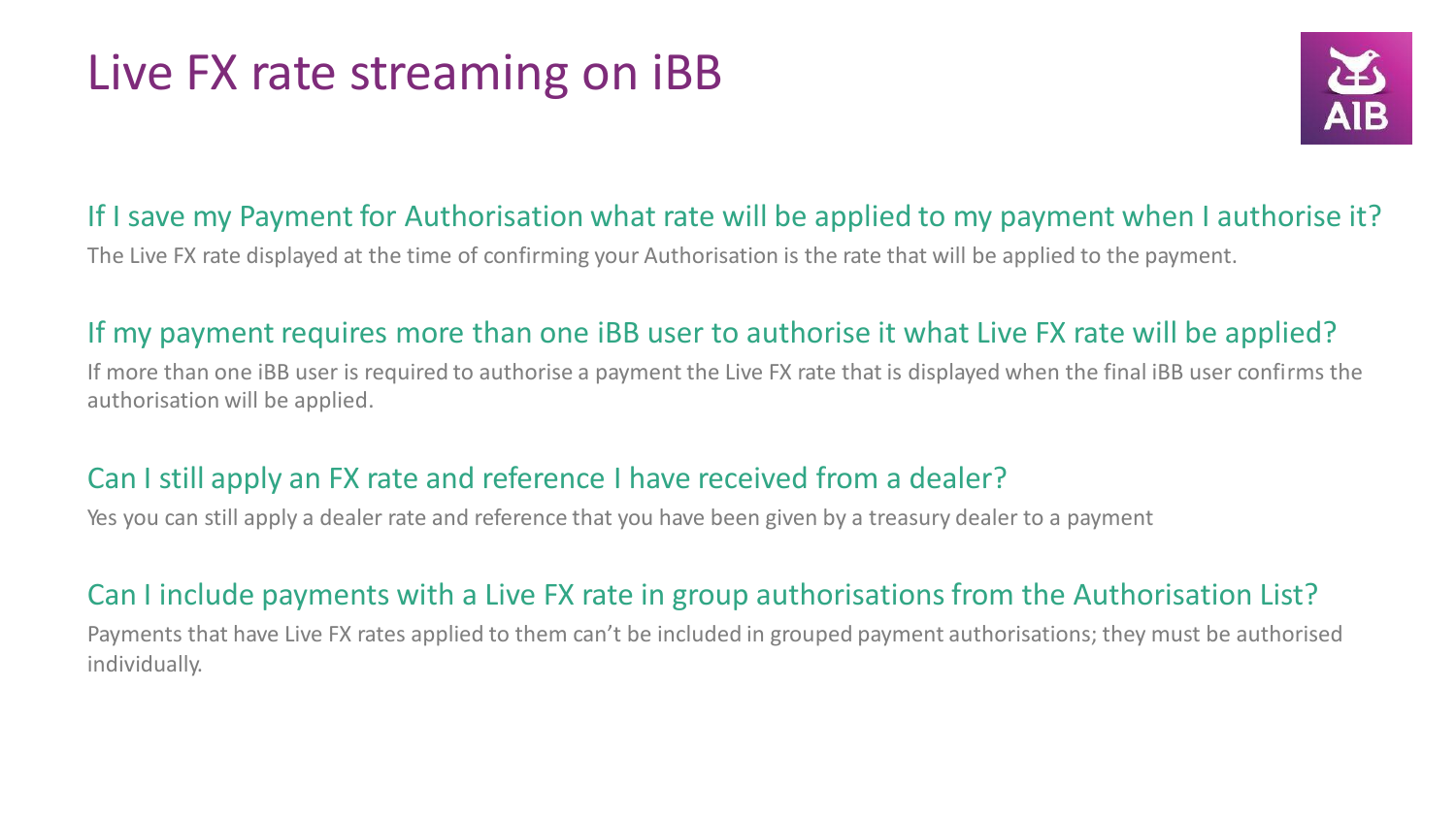# Live FX Exchange Rate Currency Converter on iBB



#### **Overview**

The Currency Converter allows comparison between AIB's ten most compared currencies EUR, GBP, USD, PLN, JPY, CHF, AUD, CAD, SEK, DKK

|                                                                                                                                                                                                 | <b>Currency Converter</b>                 |                                         |  |  |
|-------------------------------------------------------------------------------------------------------------------------------------------------------------------------------------------------|-------------------------------------------|-----------------------------------------|--|--|
|                                                                                                                                                                                                 | Please select a currency pair             |                                         |  |  |
|                                                                                                                                                                                                 | Currency I Have                           | Currency I Want                         |  |  |
|                                                                                                                                                                                                 | $\bullet$ JPY<br>$\overline{\phantom{a}}$ | $\circ$ EUR<br>$\overline{\phantom{a}}$ |  |  |
| Amount 13938999                                                                                                                                                                                 | =                                         | 114498.10                               |  |  |
|                                                                                                                                                                                                 | $1$ EUR = JPY 121.74                      |                                         |  |  |
| For currencies and exchange rates not listed in the dropdown above please visit here<br>Disclaimer: The live Foreign Exchange Rates displayed are indicative and for information purposes only. |                                           |                                         |  |  |
| Convert                                                                                                                                                                                         |                                           |                                         |  |  |
|                                                                                                                                                                                                 |                                           |                                         |  |  |
|                                                                                                                                                                                                 |                                           |                                         |  |  |